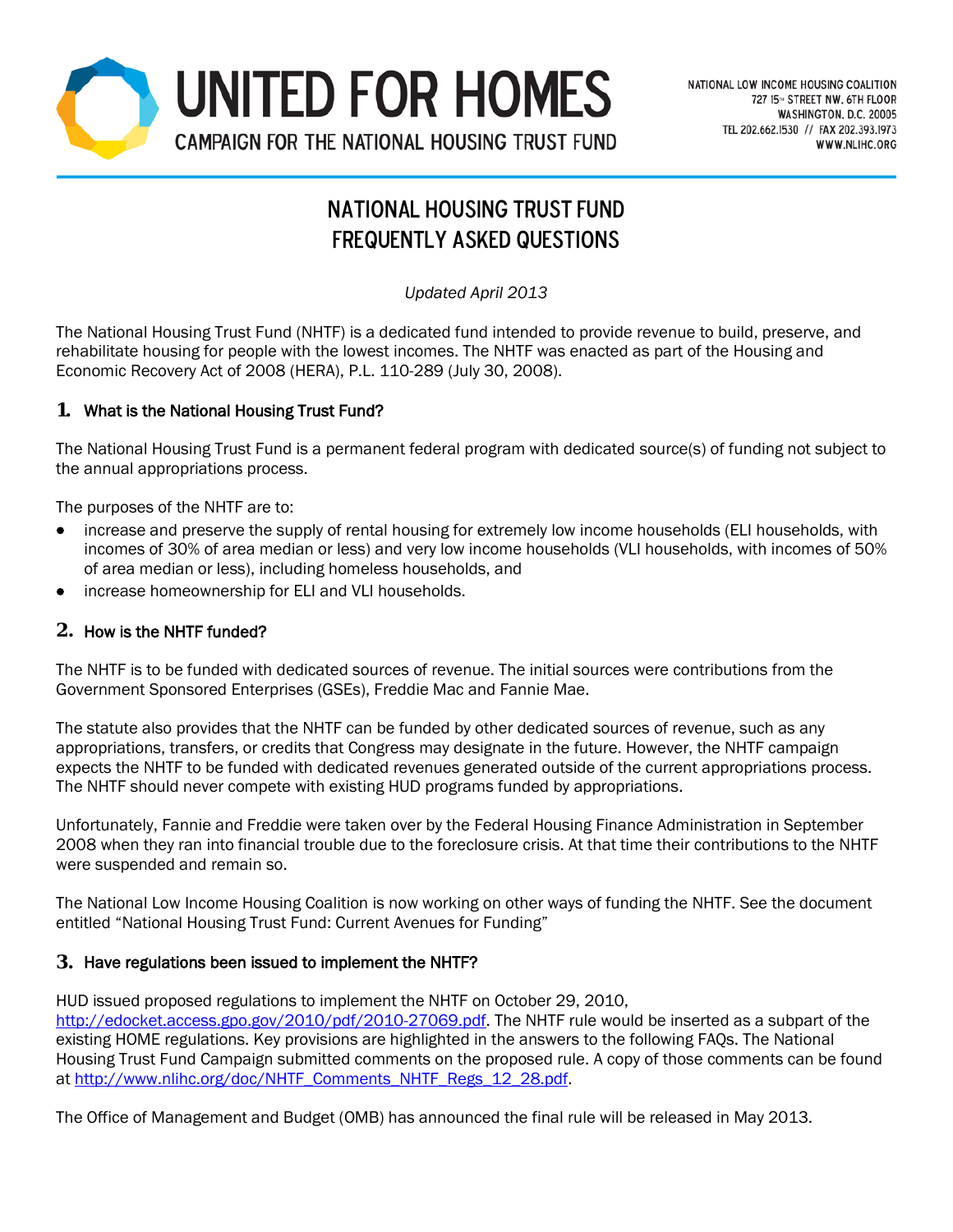## **4.** Who is served by the NHTF?

The NHTF statute requires that at least 75% of the funds for rental housing benefit extremely low income (ELI) households or households with incomes below the federal poverty line. All funds must benefit very low income (VLI) households.

However, HUD's proposed regulation would require that, for the first year, 100% of both rental and homeowner units be occupied by ELI households. In addition, the proposed rule would give HUD the authority in future years to require grantees to devote more than the statutory minimum to ELI households.

## **5.** How can NHTF dollars be used?

The statute requires that at least 90% of the funds be used for the production, preservation, rehabilitation, or operation of rental housing. Up to 10% can be used for the following homeownership activities for first-time homebuyers: production, preservation, and rehabilitation; down payment, closing cost, and interest rate buy-down assistance.

The proposed regulations follow the statute, limiting the use of NHTF resources for homeowner activities to 10% of a state's allocation, and also limiting to 10% the amount of a state's allocation that can be used for overall program administration and planning. In addition, the proposed rule makes it clear that NHTF-assisted units can be in a project that also contains non-NHTF-assisted units. Also, NHTF resources can be used to buy and/or rehabilitate manufactured homes, or to purchase the land on which a manufactured home sits. Property can be bought or demolished, but only if tied to a specific affordable housing project. Land can be purchased for use for NHTFassisted housing that will be part of a transit-oriented development. The proposed rule clarifies that NHTF assistance can be in the form of a grant, loan, equity investment, or other forms.

#### **6.** How are NHTF dollars distributed?

The NHTF is a HUD-administered block grant to the states, the District of Columbia, and the territories. Under the law, the HUD Secretary must develop a formula for distributing the funds using five specified factors which reflect the number of ELI and VLI households with severe cost burden (paying more than 50% of their income for rent) as well as the shortage of rental properties affordable and available to ELI and VLI households, with priority for ELI households. No state or the District of Columbia can receive less than \$3 million.

A proposed allocation formula mirroring the statutory factors was published in the Federal Register on December 4, 2009 and included in proposed implementation regulations on October 29, 2010. The National Low Income Housing Coalition has calculated the percentage of an allocation of \$5 billion that might be distributed to each state, the District of Columbia, Puerto Rico, and the other territories. A chart with these amounts can be found at [http://nlihc.org/sites/default/files/U4H\\_State\\_Allocations\\_5bill.pdf.](http://nlihc.org/sites/default/files/U4H_State_Allocations_5bill.pdf)

#### **7.** How would states distribute their NHTF dollars?

The NHTF statute requires states to select a state agency (such as a housing finance agency or a housing department) to receive and administer NHTF resources. Each state must prepare an annual Allocation Plan showing how it will distribute NHTF resources based on its priority housing needs.

HUD's proposed rule requires that the NHTF Allocation Plan be inserted as a component of a state's Consolidated Plan, following the ConPlan public participation requirements.

The proposed regulation would give states the option of passing some or all NHTF dollars to local governments or state agencies as "subgrantees" to in turn provide funds to "recipients" to carry out projects. Any subgrantees would have to have a ConPlan that includes a NHTF Allocation Plan consistent with the state's NHTF requirements.

The law and proposed rule defines "recipients" as organizations and agencies (including nonprofits and for-profits) that receive NHTF dollars from a state or subgrantee to carry out a NHTF-assisted project. In a November 2008 letter, NLIHC urged HUD to explicitly list public housing agencies as potential recipients, but the proposed rule does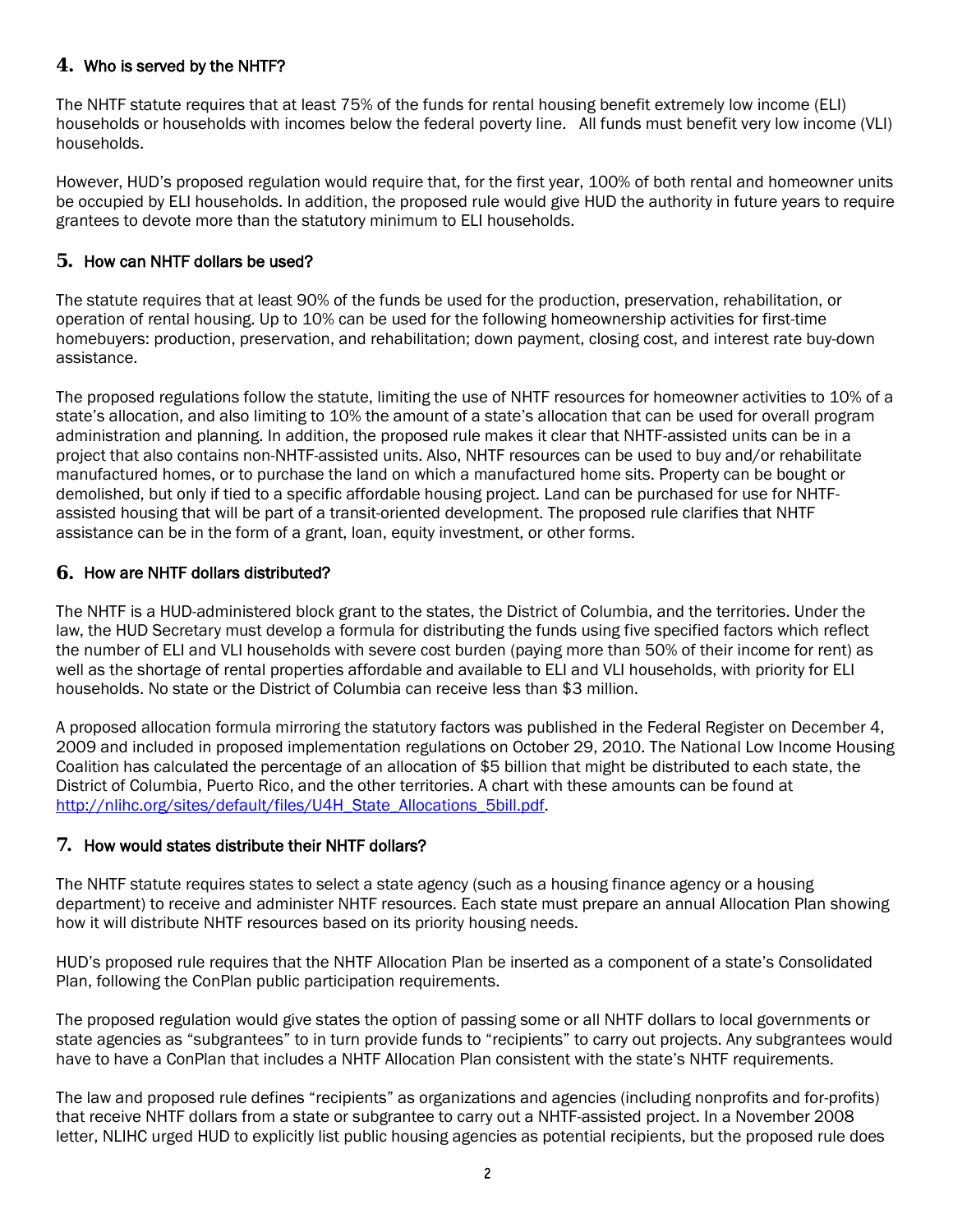not do so. Both the law and the proposed rule require recipients to have demonstrated experience and capacity with creating, rehabilitating, or preserving affordable homes.

## **8.** How are projects selected to receive NHTF dollars?

The NHTF statute requires an Allocation Plan to set for the requirements for selecting applications from potential recipients. In addition to a project meeting the state's priority housing needs, the Allocation Plan must give priority for funding based on the following factors:

- geographic diversity (the proposed rule fails to require states to allocate funds based on the relative need in rural as well as urban areas),
- the applicant's ability to obligate NHTF dollars and undertake funded activities in a timely manner,
- the extent to which rents will be affordable in the proposed project, especially for ELI households,
- the length of time rents will remain affordable in the proposed project,
- the use of other funding sources in the proposed project, and
- the merits of an applicant's proposed activity. (The proposed rule offers as examples of merit: housing accessible to transit or employment centers; housing that includes green building and sustainable elements, and housing that serves people with special needs.)

## **9.** How long does the state have to spend its funds?

The statute requires states to "commit" funds within two years. Uncommitted funds are to be recaptured by HUD and reallocated to other states.

The proposed rule mirrors the statute and defines "commit" as having a legally binding agreement for a specific project that can reasonably be expected to begin construction or rehabilitation within one year. The proposed rule also goes beyond the statute and would require funds to be spent within five years.

# **10.** How are NHTF rents determined?

The NHTF statute is silent regarding the rents that can be charged tenants in NHTF units, except to establish as one of the factors states must use to select projects, "the extent to which rents for units in the project are affordable to extremely low income families." One of the basic tenets of housing policy is the "Brooke rule," which considers housing to be affordable only when assisted households use no more than 30% of their income for rent and utilities.

However, HUD's proposed NHTF regulations reject the Brooke rule and establish maximum rents for NHTF units equal to 30% of the greater of either 30% of the federal poverty line or 30% of area median income (AMI). While such threshold rents will be close to the acceptable standard for housing affordability for households at or slightly below 30% of AMI or poverty (whichever is applicable), households earning substantially less than 30% of AMI will almost certainly pay more than 30% of their income for rent, unless additional subsidies are available. Consequently, many people the NHTF is intended to serve will not be eligible for homes assisted with NHTF dollars because the rents will be more than they can afford. NLIHC, in its comments on the proposed rule, urged HUD to adopt the Brooke rule for NHTF rental units.

# **11.** How long do NHTF units have to remain affordable?

The statute does not require any particular period of affordability, except that states must select projects based in part on the duration of the units' affordability period.

The proposed rule would require both rental and homeowner units to be affordable for at least 30 years, allowing states and subgrantees to establish longer affordability periods. In its comments on the proposed rule, the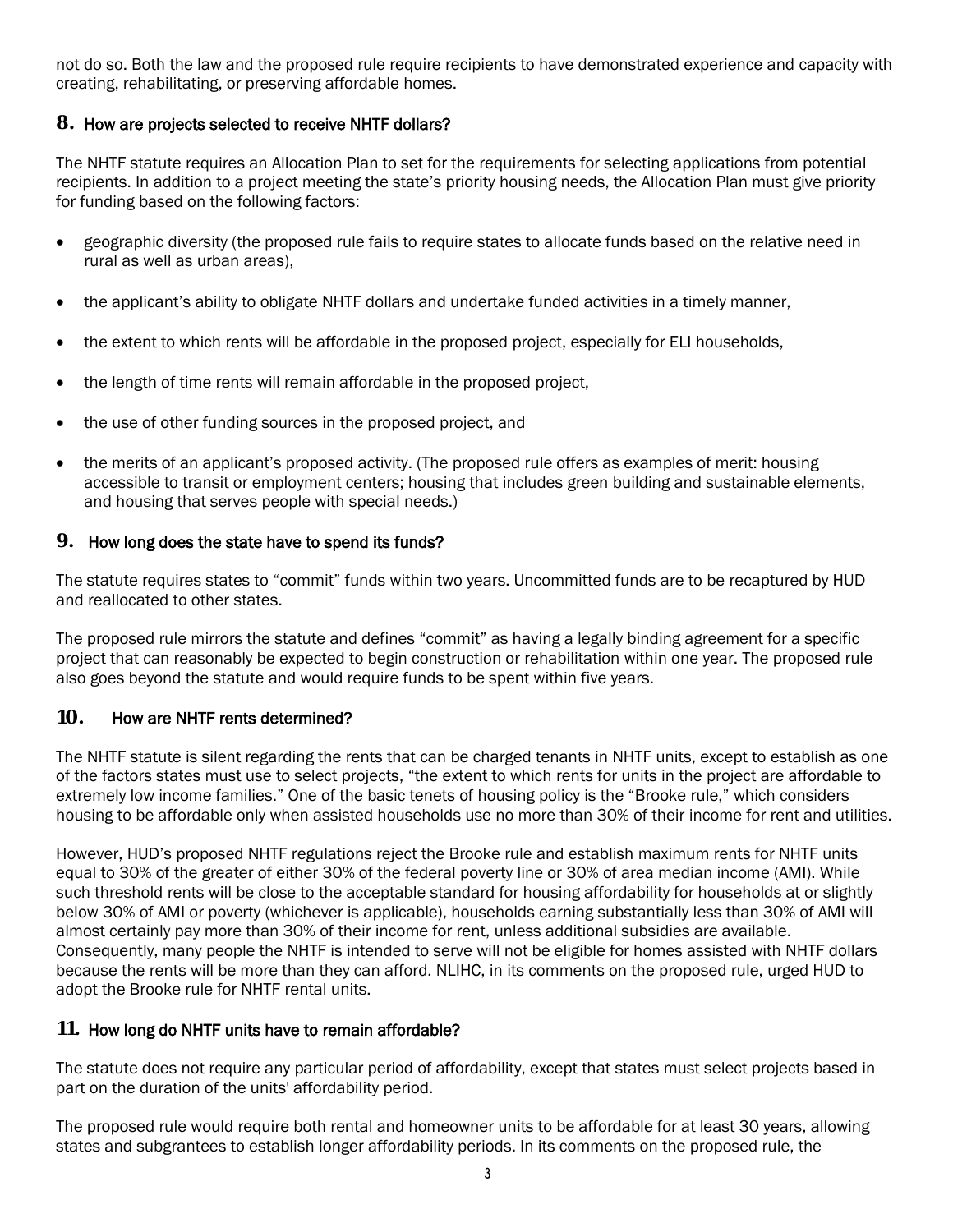Campaign strongly urged HUD to set a 50-year affordability period and to provide preferences for projects with affordability periods greater than 50 years. The public investment of NHTF resources must be retained as long as possible.

## **12.** Can NHTF dollars be used for operating costs for rental housing?

The statute authorizes the use of NHTF dollars for the production, preservation, rehabilitation, and *operation* of rental housing, but the statute does not define what operation means.

The NHTF is intended to provide one-time capital grants. Because operating costs are ongoing and need to be reassessed each year, use of the NHTF for renewable operating costs will be difficult. In 2008, NLIHC urged HUD to allow 20% of a state's funds to be used to capitalize an operating subsidy fund that could be used in conjunction with ELI units produced by the NHTF. With substantial funding to the NHTF, NLIHC would support increasing the percentage allowable for operating costs.

According to the proposed rule's preamble, HUD views the NHTF as primarily a production program meant to add units to the supply of affordable housing for ELI and VLI households, and anticipates NHTF money to be used with other sources, mostly in mixed-income projects. HUD's proposed rule would allow up to 20% of a state's annual NHTF grant to be used for operating cost assistance with NHTF-assisted units, but did not limit the use of operating cost assistance to ELI units. NLIHC has asked that the final regulation limit the use of operating assistance to ELI units that have rents based on 30% of a household's income.

## **13.** Are there prohibitions on the uses of NHTF dollars?

The statute prohibits the use of NHTF dollars for political activities, lobbying, counseling, traveling, and project administrative expenses, or for endorsements of a particular candidate or party.

HUD's proposed rule adds that NHTF cannot be used to rehabilitate or build public housing or HOPE VI units; however, a project may contain both public housing units and NHTF-assisted units. The proposed rule, like the HOME rule, prohibits the use of NHTF money for a project previously assisted with NHTF during the period of affordability – except for the first year of completion.

## **14.** Is the NHTF considered to be federal financial assistance?

The statute considers the NHTF to be "federal financial assistance" for the purposes of federal civil rights laws.

The regulations list a number of fair housing and civil rights laws that apply to the NHTF: The Fair Housing Act; Title VI of the Civil Rights Act of 1964; The Age Discrimination Act of 1973; Section 504 of the Rehabilitation Act of 1973; and, Title II of the Americans with Disabilities Act.

## **15.** Do other federal laws apply to the NHTF?

According to the statute, all activities carried out must comply with federal laws on: tenant protection and tenant participation; public participation relating to the Consolidated Plan, Qualified Allocation Plan, and Public Housing Agency Plan; and, fair housing laws and laws related to accessibility for people with disabilities.

The proposed regulations have a section called "tenant protections," which does not address tenants' rights to participate in the decision making regarding their homes. It does provide a long list of tenant lease and selection provisions.

The proposed rule ties public participation pertaining to the NHTF's Allocation Plan process to the Consolidated Plan public participation process, but it is silent regarding the Low Income Housing Tax Credit Qualified Allocation Plan and Public Housing Agency Plan.

As noted in #14, the fair housing and accessibility laws are cited in the proposed rule, as is Section 3 of the Housing and Urban Development Act of 1968, which entails an obligation to work toward goals to employ and train low and